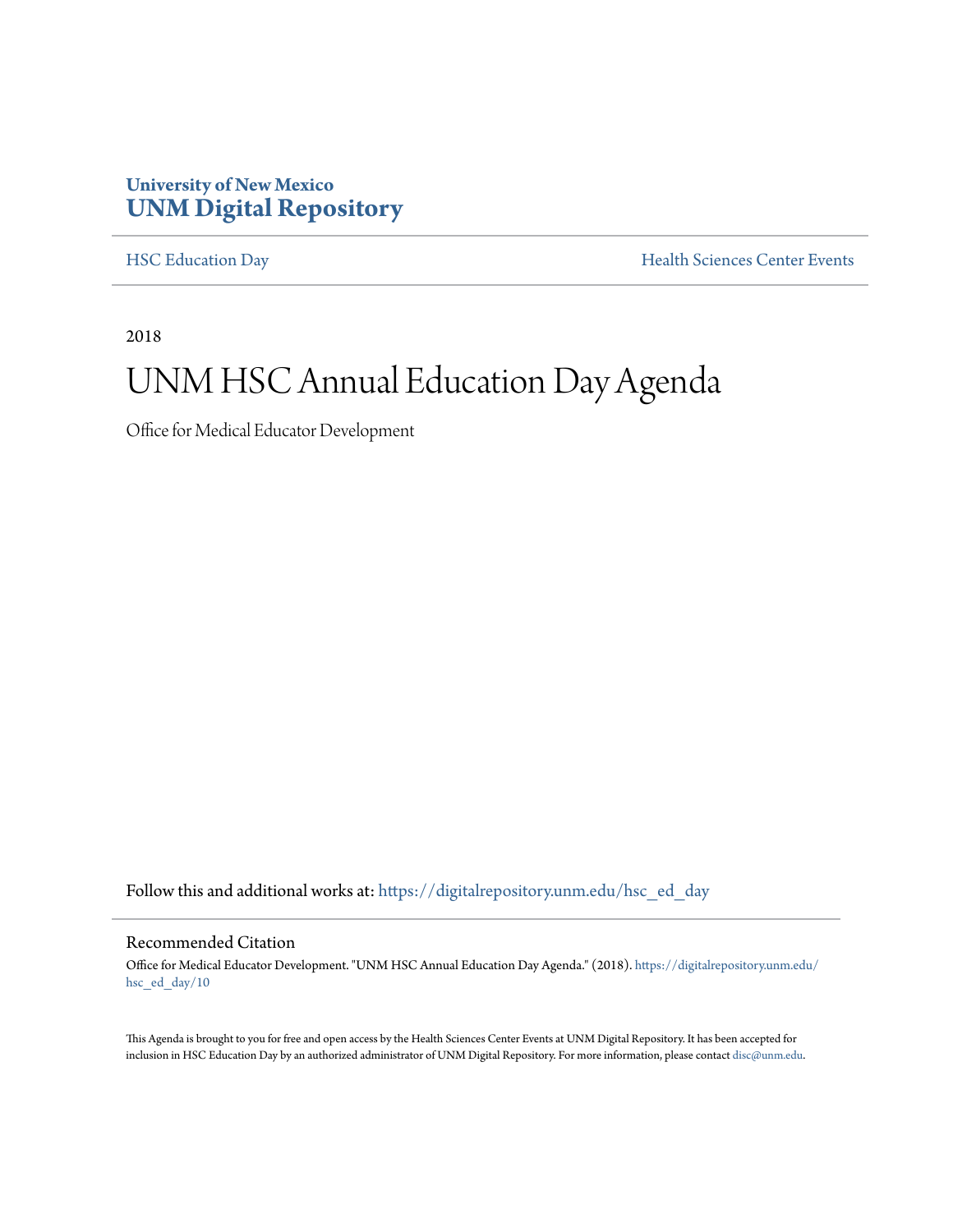# SCHOOL<br>OF MEDICINE

# **EDUCATION DAY Friday, Sept. 28, 2018**

#### **Agenda for the day**

8:15

505-272-3942 HSC-CMEWEB@SALUD.U

This activity has been a for *AMA PRA Categ Credit(s)™.*

**Poster Presenta** Domenici West I

### ORAL PRESENTATIONS 9AM—12:15PM DOMENICI WEST RM 3010

| <b>Registration Opens</b>                                                                                                                                     | 9:00-9:15   | <b>Opening Remarks</b>                                                                                                                                                                                                                                                                                          |
|---------------------------------------------------------------------------------------------------------------------------------------------------------------|-------------|-----------------------------------------------------------------------------------------------------------------------------------------------------------------------------------------------------------------------------------------------------------------------------------------------------------------|
| Domenici West Lobby                                                                                                                                           | 9:20-9:40   | Academic CME/PD in the United States and Canada: Results of the 2018 AAMC/SACME<br><b>Survey</b>                                                                                                                                                                                                                |
| $9:00 - 12:15$<br><b>Oral Presentations</b><br>Domenici West<br><b>Rm 3010</b>                                                                                |             | William Rayburn, MD, MBA, School of Medicine                                                                                                                                                                                                                                                                    |
|                                                                                                                                                               | 9:40-10:00  | A Comprehensive Approach to Addressing Medical Student and Resident Well-Being in the<br><b>Department of General Surgery</b>                                                                                                                                                                                   |
|                                                                                                                                                               |             | Rebecca L. Williams-Karnesky, MD, PhD, General Surgery; Ming-Li Wang, MD, General Surgery;<br>Renée Pepin, MD, General Surgery; Bridget Fahy, MD, General Surgery; Alissa A. Greenbaum,<br>MD, General Surgery; Elizabeth C. Lawrence, MD, Internal Medicine; Jasmeet Singh Paul, MD,<br><b>General Surgery</b> |
| 12:15-1:30<br><b>Networking Lunch</b>                                                                                                                         | 10:00-10:20 | A Dual Research and Teaching Training Program for Postdoctoral Fellows                                                                                                                                                                                                                                          |
| <b>Domenici North</b><br>Rm 3740<br>$1:30 - 3:00$                                                                                                             |             | Angela Wandinger-Ness, PhD; Pathology; Vanessa Svihla, PhD, Organization, Information &<br>Learning Sciences; Sherry Rogers, PhD, Cell Biology & Physiology                                                                                                                                                     |
|                                                                                                                                                               | 10:20-10:40 | Integrating Technology to Increase Interaction within Online Learning Environments                                                                                                                                                                                                                              |
|                                                                                                                                                               |             | MaryJane Lewitt, PhD, CNM, College of Nursing                                                                                                                                                                                                                                                                   |
| <b>Keynote</b>                                                                                                                                                | 10:40-10:50 | <b>Break</b>                                                                                                                                                                                                                                                                                                    |
| <b>Presentation:</b><br>Dr. Anton Tolman, PhD<br><b>Jtah Valley University</b>                                                                                | 10:50-11:10 | Coaching for Success - A Strategy for Early Identification/Remediation for FNP Student<br>'Strugglers'                                                                                                                                                                                                          |
| Domenici North                                                                                                                                                |             | Therese Hidalgo, DNP, RN, FNP-BC, College of Nursing                                                                                                                                                                                                                                                            |
| Rm 3710                                                                                                                                                       |             | An Innovative Working Group Process to Gather Medical Student Feedback and Generate<br><b>Solutions</b>                                                                                                                                                                                                         |
| $3:00 - 5:00$<br><b>Oster Presentations</b>                                                                                                                   | 11:10-11:30 | Renee Quintana, MPA, UME Program Evaluation, Education and Research (PEAR); Nancy Shane,<br>PhD, PEAR; Roger Jerabek, PEAR; Rebecca Hartley, PhD; PEAR                                                                                                                                                          |
| Domenici West Lobby<br>CME/PD OFFICE<br>505-272-3942<br>SC-CMEWEB@SALUD.UNM.EDU<br>is activity has been approved<br>for AMA PRA Category 1<br>$Credit(s)TM$ . | 11:30-11:50 | Using Language that Our Patients Can Understand: Cultivating Simple Language Use in our<br><b>Medical and Physician Assistant Students</b>                                                                                                                                                                      |
|                                                                                                                                                               |             | Jennifer Benson, MD, Internal Medicine; Kathryn Anderson, MA, and Sarah Leister, MA, Office of<br>Diversity, Equity and Inclusion                                                                                                                                                                               |
|                                                                                                                                                               | 11:50-12:10 | Stimulating Ideas and Dialogue for Interprofessional Education                                                                                                                                                                                                                                                  |
|                                                                                                                                                               |             | Krista Salazar, PharmD, College of Pharmacy; Yvette Ramirez Ammerman, Office of IPE; Loren<br>Kelly, IPE Coordinator, College of Nursing; Jim McKinnell, IPE Coordinator, School of Medicine;<br>Shelly McLaughlin, IPE Coordinator, Health Professions Programs; Sarah Patel, IPE Coordinator,                 |
|                                                                                                                                                               |             | College of Nursing; Heidi Rogers, Director, Office of IPE; John Simmons, Office of IPE                                                                                                                                                                                                                          |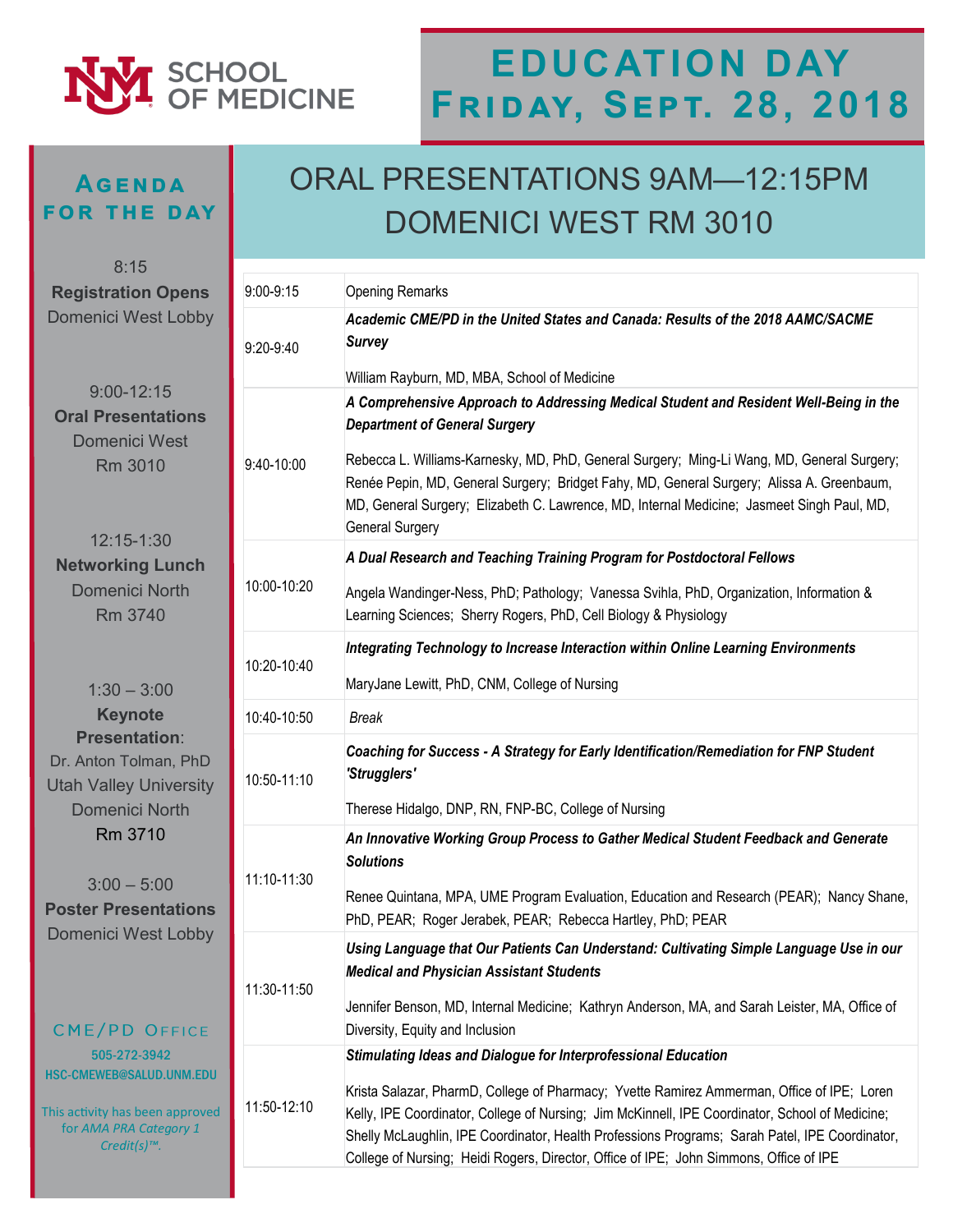

#### **Agenda for the day**

8:15 **Registration Opens** Domenici West Lobby

9:00-12:15 **Oral Presentations**  Domenici West Rm 3010

12:15-1:30 **Networking Lunch**  Domenici North Rm 3740

 $1:30 - 3:00$ **Keynote Presentation**: Dr. Anton Tolman, PhD Utah Valley University Domenici North Rm 3710

 $3:00 - 5:00$ **Poster Presentations** Domenici West Lobby

CME/PD OFFICE 505-272-3942 HSC-CMEWEB@SALUD.UNM.EDU

This activity has been approved for *AMA PRA Category 1 Credit(s)™.*

### KEYNOTE PRESENTATION 1:30-3:00 PM DOMENICI NORTH RM 3710

# **Anton Tolman, PhD**

Utah Valley University Department of Behavioral Sciences

Author of *Why Students Resist Learning*

#### **Presentation:** *Student Resistance, Faculty Frustration and How to Improve Student Learning.*

Student resistance to active learning is ubiquitous in higher education; it is a primary source of friction, contributes to reduced motivation to succeed, and can hamper student learning, especially for first generation and under-represented students. By interpreting student resistance as a communication signal, instead of noise that interferes with teaching, faculty can take effective steps to reduce resistance through assessment, effective course design, and other changes. Using the Integrated Model of Student Resistance (IMSR), this session will help faculty and faculty developers apply this systemic approach to reducing resistance, focusing on environmental forces, prior negative experiences, and institutional culture.

#### About Dr. Tolman

I received my undergraduate psychology degree from the University of Denver and my doctorate in Clinical Psychology from the University of Oregon. I served my internship in Connecticut at a state psychiatric hospital.

After earning my degree, I worked at the Wyoming State Hospital, then established an outpatient private practice with two partners, later returning as Chief Psychologist to WSH. I also worked as the Unit Manager for the Adolescent Treatment Unit for two years simultaneous with leading the Psychology Department. After leaving WSH, I worked for six years as an Assistant Professor of Psychology at Grand Valley State University in Michigan. I have been at UVU now for more than 11 years and love the University. I am a Professor in the Behavioral Science department and also serve as a Faculty Coach for the Office of Teaching and Learning. Currently, I am teaching mostly online and enjoying finding ways to bring engaged pedagogies into a different learning environment.

My *clinical interests* are primarily focused on depression, anxiety disorders, marital therapy and forensic work, particularly in the area of violence risk or dangerousness assessment. My *research interests* are focused on several themes related to teaching and learning: power issues in the classroom, metacognition, and resistance (both on the part of students and faculty).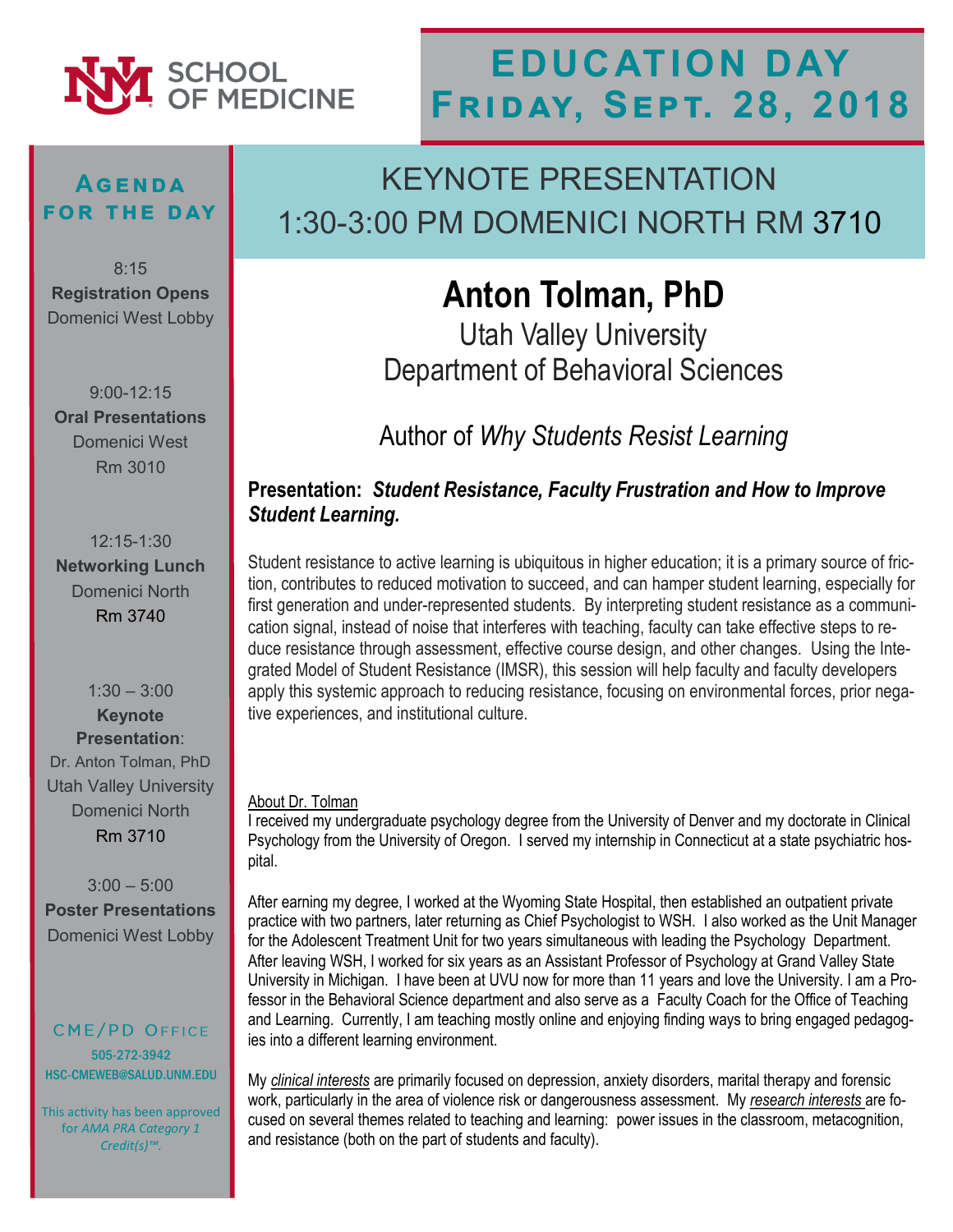

#### **Agenda for the day**

### POSTER PRESENTATIONS 3:00—5:00PM DOMENICI WEST LOBBY

| 8:15                                                                            |              | Refinements to Active Learning to Teach Clinical Concepts of Heart Anatomy                                                                                                                                                                   |
|---------------------------------------------------------------------------------|--------------|----------------------------------------------------------------------------------------------------------------------------------------------------------------------------------------------------------------------------------------------|
| <b>Registration Opens</b><br><b>Domenici West Lobby</b>                         | 1            | Melissa Martinez, MD, Internal Medicine; Rebecca Hartley, PhD, Cell Biology & Physiology;<br>Michelle Bardack, MD, Family & Community Medicine                                                                                               |
|                                                                                 | $\mathbf{2}$ | Development of a Script Concordance Test for Behavioral Health                                                                                                                                                                               |
|                                                                                 |              | Lindsay Smart, PhD, Psychiatry and Behavioral Sciences                                                                                                                                                                                       |
| $9:00 - 12:15$<br><b>Oral Presentations</b><br><b>Domenici West</b><br>Rm 3010  | 3            | Overcoming Resistance in Learning: Filling the Gap Between Educator and Learner                                                                                                                                                              |
|                                                                                 |              | Alisa C. Illescas, BS, School of Medicine; Patrick Rendon, MD, Internal Medicine; Rebecca Hartley, PhD,<br>Cell Biology & Physiology                                                                                                         |
|                                                                                 | 4            | Student Perceptions of Biochemistry Concepts in a Small Group Learning Environment                                                                                                                                                           |
|                                                                                 |              | Sumit Patel, BS, School of Medicine; Martina Rosenberg, PhD, Biochemistry & Molecular Biology                                                                                                                                                |
| 12:15-1:30                                                                      | 5            | Comparison of a Flipped Classroom to a Traditional Format for a Critical Care Curriculum                                                                                                                                                     |
| <b>Networking Lunch</b><br><b>Domenici North</b>                                |              | Erik Kraai, MD; Michel Boivin, MD; Shozab Ahmed, MD; and Tyler Shackelford, DO; Internal Medicine-Critical<br>Care                                                                                                                           |
| <b>Rm 3740</b>                                                                  |              | Anatomy Integration: Effective Change or Change of Affect?                                                                                                                                                                                   |
|                                                                                 | 6            | Martina Rosenberg, PhD, Biochemistry & Molecular Biology; Rebecca Hartley, PhD, Cell Biology & Physiology;<br>Gary A. Smith, PhD, OMED                                                                                                       |
| $1:30 - 3:00$                                                                   |              | The Parietal Notch: A Surgical Landmark for Students Learning Mastoid Surgery                                                                                                                                                                |
| <b>Keynote</b>                                                                  | 7            | Michael Castle BS, School of Medicine; Bradley Pickett, MD, Otolaryngology                                                                                                                                                                   |
| <b>Presentation:</b>                                                            |              | A Kidney Biopsy Simulation Training Program: First Year's Results                                                                                                                                                                            |
| Dr. Anton Tolman, PhD<br><b>Utah Valley University</b><br><b>Domenici North</b> | 8            | Maria-Eleni Roumelioti, MD, Internal Medicine-Nephrology; Jonathan G. Owen, MD, DOIM, Nephrology;<br>Christos Argyropoulos, MD, PhD, DOIM, Nephrology; Yue-Harn Ng, MD, DOIM, Nephrology;<br>Mark L. Unruh, MD, MSc, DOIM, Internal Medicine |
| Rm 3710                                                                         |              | Report on an Innovating Writing Workshop for Graduate Students During Orientation                                                                                                                                                            |
| $3:00 - 5:00$                                                                   | 9            | Heidi Rogers DNP, FNP-C, APHN-BC, College of Nursing; Stephanie Sanchez, PhD, Graduate Resource Cen-<br>ter                                                                                                                                  |
| <b>Poster Presentations</b><br><b>Domenici West Lobby</b>                       | 10           | Educational Methods Utilized in Teaching Prehospital Providers to use Ultrasound:<br>A Review of the Literature                                                                                                                              |
|                                                                                 |              | Jenna White, MD, Emergency Medicine; Benjamin Monge, MD Candidate Class of 2020 and Anna Baillie, MD<br>Candidate Class of 2020; School of Medicine                                                                                          |
|                                                                                 | 11           | Scholarly Activity and Research Training in Urology Residency Programs: Assessment of Current<br><b>Practice and Barriers</b>                                                                                                                |
| CME/PD OFFICE<br>505-272-3942                                                   |              | Frances Alba, MD, Urology; Martin Jurado, BS, School of Medicine; Renata Bennett, Urology                                                                                                                                                    |
| HSC-CMEWEB@SALUD.UNM.EDU                                                        | 12           | Gender Differences in Internal Medicine Grand Rounds Speakers at a Local Academic Hospital                                                                                                                                                   |
| This activity has been approved                                                 |              | Parisa Mortaji, BS, School of Medicine; Eileen Barrett, MD, MPH, Internal Medicine                                                                                                                                                           |
| for AMA PRA Category 1                                                          |              | Medical Students at Risk: Practical Lessons after Ten Years of a Premedical Enrichment Program                                                                                                                                               |
| $Credit(s)TM$ .                                                                 | 13           | Nancy L. Shane, PhD, PEAR; Pam DeVoe, PhD, OARS; Marcy Osgood, PhD, Biochemistry & Molecular<br>Biology                                                                                                                                      |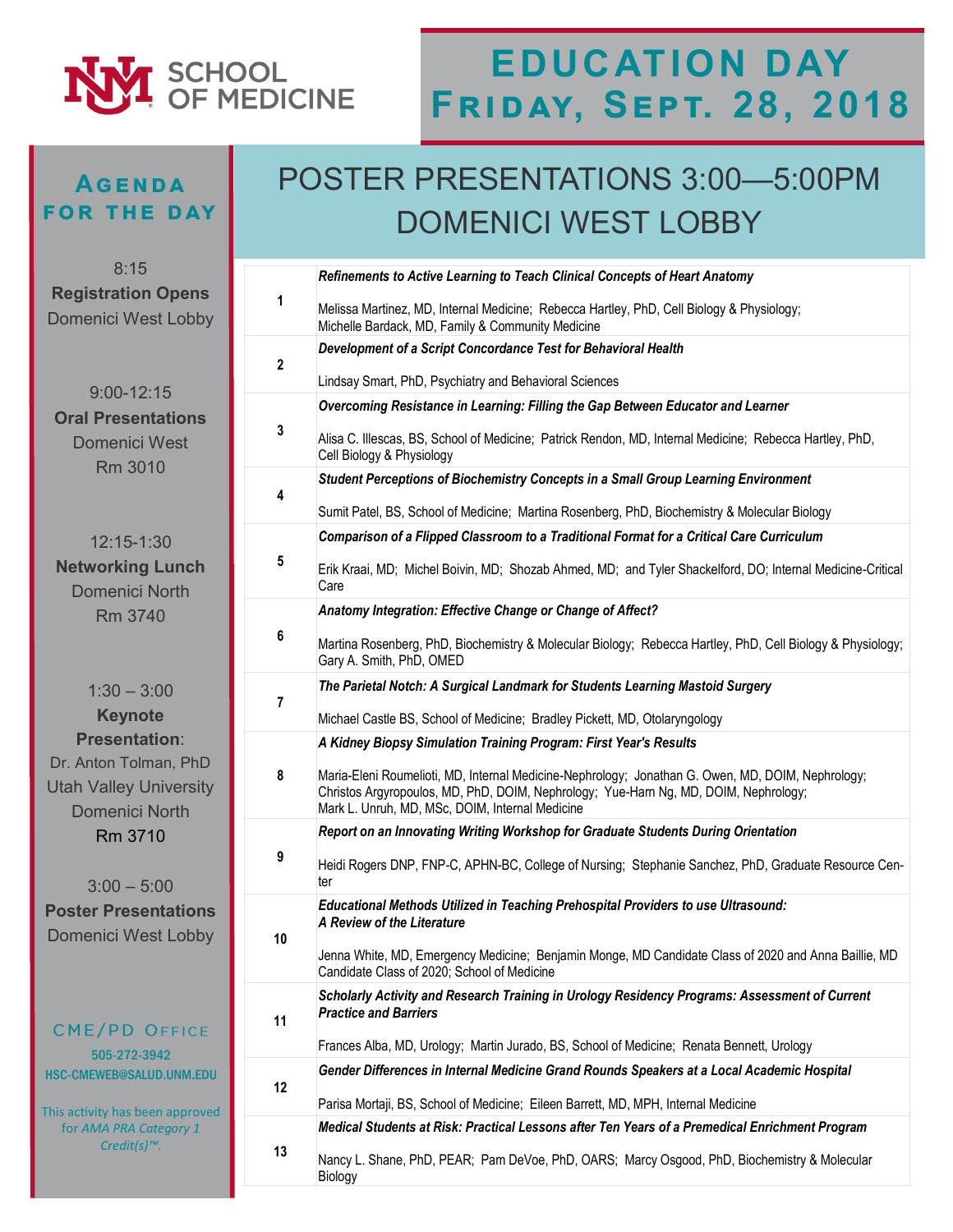

#### **Agenda for the day**

### POSTER PRESENTATIONS 3:00—5:00PM DOMENICI WEST LOBBY

| 8:15<br><b>Registration Opens</b>                                                                                  |    | <b>Culinary Medicine: UNM School of Medicine</b>                                                                                                                           |
|--------------------------------------------------------------------------------------------------------------------|----|----------------------------------------------------------------------------------------------------------------------------------------------------------------------------|
| <b>Domenici West Lobby</b>                                                                                         | 14 | Amy Robinson, MD, Internal Medicine; Deborah Cohen, DCN, RDN, Nutrition Program                                                                                            |
| $9:00 - 12:15$<br><b>Oral Presentations</b><br><b>Domenici West</b><br>Rm 3010                                     | 15 | Rural and Urban Underserved Program Update: Underserved-Focused Clinical Experiences                                                                                       |
|                                                                                                                    |    | Crystal Krabbenhoft, BS, Family & Community Medicine; Jennifer Prosser, BS, Beverly Williams, BS,<br>Anastasia Haponyuk, BS, and Katarina Leyba, BS, School of Medicine    |
|                                                                                                                    | 16 | Creating Medical Educators for the Future: A 4th year Medical Student Teaching Elective                                                                                    |
|                                                                                                                    |    | Jessica Zimmerberg-Helms, MD, Internal Medicine; Kristel Montaño, MD, Pediatrics; Justin Roesch, MD,<br>Internal Medicine; Patrick Rendon, MD, Internal Medicine           |
|                                                                                                                    |    | Facilitating a Resident-Run Journal Club: Providing Autonomy within a Time-Honored Tradition                                                                               |
| 12:15-1:30                                                                                                         | 17 | Eileen Barrett, MD; Taylor Goot, MD; Charles Pizanis, MD; Internal Medicine                                                                                                |
| <b>Networking Lunch</b><br><b>Domenici North</b>                                                                   |    | <b>UNM Department of Emergency Medicine Pain Conference</b>                                                                                                                |
| <b>Rm 3740</b>                                                                                                     | 18 | James Cotton, MD, Emergency Medicine                                                                                                                                       |
|                                                                                                                    |    | eLearning for Medical Educators (eLME)                                                                                                                                     |
| $1:30 - 3:00$                                                                                                      | 19 | Gary A. Smith, PhD, OMED; Audriana M. Stark, MBA, Organization, Information & Learning Sciences                                                                            |
| <b>Keynote</b>                                                                                                     | 20 | <b>Engaging Stakeholders in Collaborative and Constructive Course Evaluation</b>                                                                                           |
| <b>Presentation:</b><br>Dr. Anton Tolman, PhD<br><b>Utah Valley University</b><br><b>Domenici North</b><br>Rm 3710 |    | Roger Jerabek, MA; Rebecca Hartley, PhD; Nancy Shane, PhD; and Renee Quintana, MPA; PEAR                                                                                   |
|                                                                                                                    | 21 | Evaluation of Non-English Language Use in Family Medicine Residents                                                                                                        |
|                                                                                                                    |    | Huynh (Wendy) Nguyen, BS, School of Medicine; Susan M. Muraida, MD, Family & Community Medicine;<br>Felisha Rohan-Minjares, MD, Family & Community Medicine                |
| $3:00 - 5:00$<br><b>Poster Presentations</b><br><b>Domenici West Lobby</b>                                         | 22 | Meeting the Communication Needs of Hospitalized Limited English Proficiency Patients by Educating<br><b>Health Care Providers on Interpreter Language Services</b>         |
|                                                                                                                    |    | Geraldine Guerra-Sandoval, MSN Ed, CMSRN, College of Nursing; Frances K. Lopez-Bushnell, APRN, EdD,<br>MPH, MSN, UNM Hospitals; E. Zoe Schutzman, MA, CHITM, UNM Hospitals |
| CME/PD OFFICE                                                                                                      | 23 | Tailoring Patient Education Materials for Pain Relief During Labor and Delivery to Meet the Unique<br><b>Needs of Patients in New Mexico</b>                               |
|                                                                                                                    |    | Lauren Faber, BS, School of Medicine; Kylee Greider, BS, School of Medicine; Katherine Seligman, MD,<br>Anesthesiology and Critical Care Medicine                          |
| 505-272-3942<br>HSC-CMEWEB@SALUD.UNM.EDU                                                                           |    | <b>Generating Constructive Dialogue Around Native LGBTQ Health</b>                                                                                                         |
| This activity has been approved                                                                                    | 24 | Chloe Sharp, BA, School of Medicine; Jaron Kee, BS, School of Medicine                                                                                                     |
| for AMA PRA Category 1<br>$Credit(s)TM$ .                                                                          | 25 | Talk It Out: A Proposed Model for Disabilities Education in Medical School                                                                                                 |
|                                                                                                                    |    | Dani Takai-Castioni, BS, School of Medicine; Pamela DeVoe, PhD, Director, Office of Academic Resources &<br>Support, Undergraduate Medical Education                       |